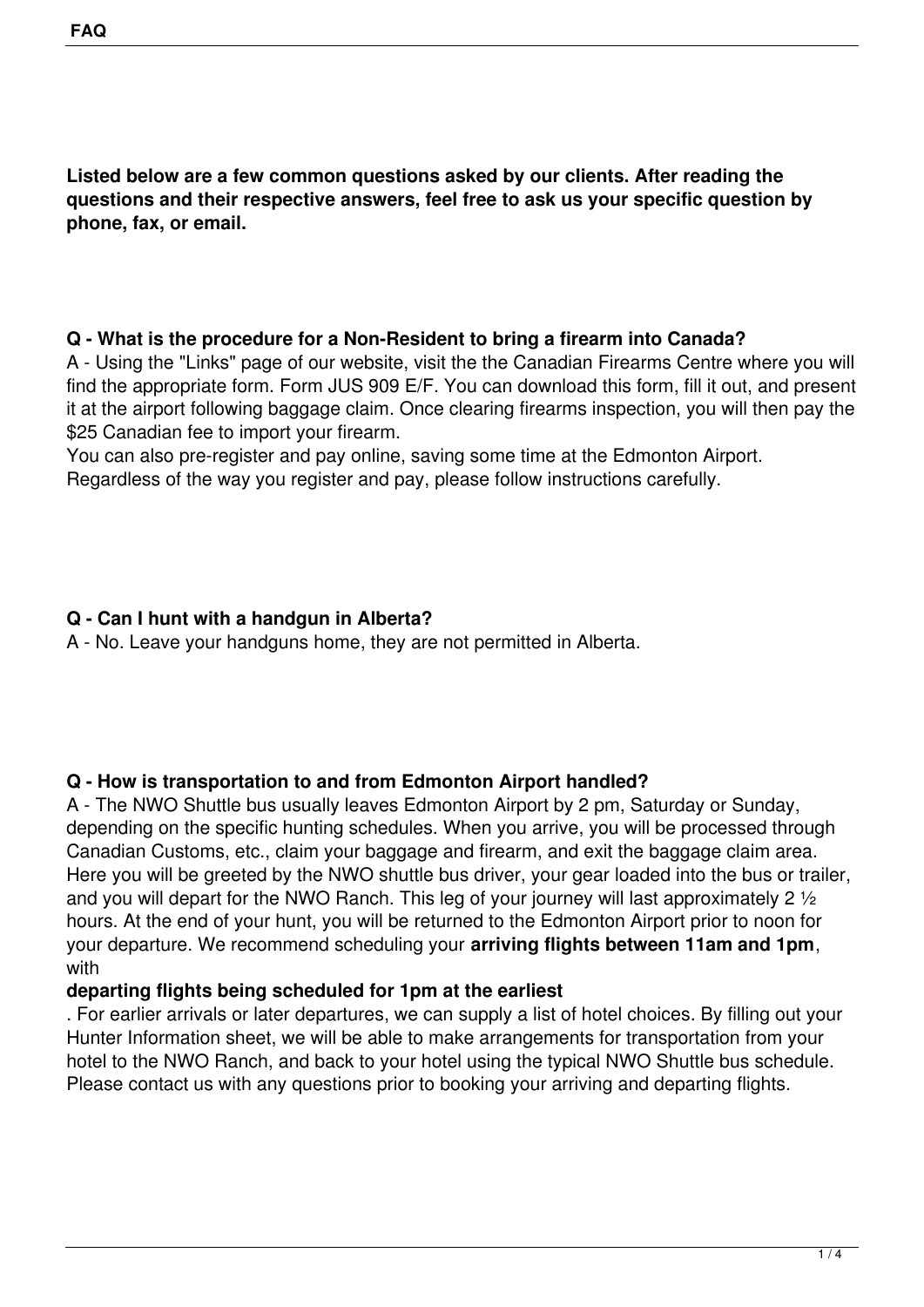### **Q - What type of weather should I expect?**

A - The weather in Alberta can be unpredictable. As your hunt date gets closer, use our links page to see what weather conditions could be. Today's materials and fabrics provide great warmth, and can keep you dry, but it is always important to bring enough clothes, and layer them effectively. It is easy to take off a layer, but difficult to add a layer that you forgot to bring.

#### **Q - Is there any special equipment that I need to bring for my hunt?**

A - Visit the "Equipment List" page on the website for your specific hunt. Please keep in mind, these are simply guidelines for needed equipment. You will ultimately decide what you bring.

### **Q- Is it required that I wear Hunter Safety Orange clothes while hunting in Alberta?**

A - No orange is required in Alberta. Feel free to wear whatever you like.

### **Q - What type or caliber of rifle is appropriate for hunting in Alberta?**

A - Most outfitters recommend using a rifle of .30 caliber or larger to hunt in Alberta. We agree, but also believe in using a rifle that is accurate, reliable, that you shoot well, and are comfortable with. Just as important as caliber, is bullet weight, type, and construction. Be sure to match your bullet choice to the game you are hunting. Ammunition manufacturers offer many choices, and can help you decide which is best for the situation. Visit their websites for help. It is also important that we understand your shooting skills. Depending on your maximum range, we will place you in an area where the opportunities are within that range. Please be honest with us, and yourself.

### **Q - How many other hunters will be in camp with me ?**

A - When hunting from the lodge or the outpost bear camp, there is rarely more than 10 hunters. In some very limited situations, like a group outing perhaps, we will agree to host 12 hunters at the same time. We feel we can provide the best service with a personal touch by keeping the groups below 12 hunters.

Hunters on the Moose float rarely have more than 4 hunters in a party. There may be an additional party hunting on the same week, but in a different area. Personalized and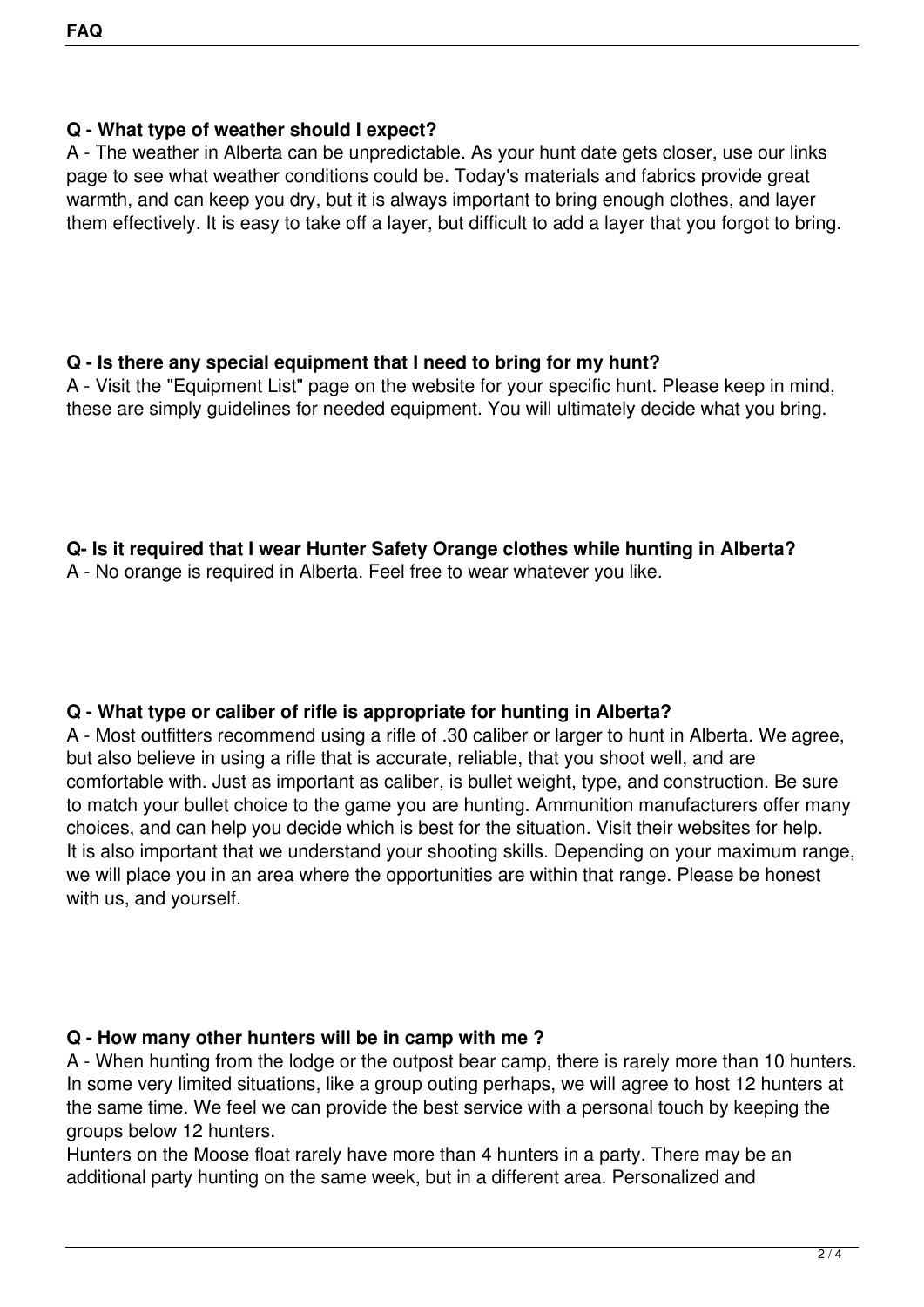professional service is part of our commitment to our clients.

#### **Q - How big of an area is available to hunt?**

A - Northern Wilderness Outfitters has hunting allocations in a variety of areas. These areas span for nearly 700 miles from one end to the other, and contain various terrains and features. From farmlands, to thick woods, flatlands to rolling hills, you can find numerous types of wildlife throughout these areas.

#### **Q - Will I hunt private property, or exclusive leases, and will I share the area with other hunters?**

A - We hunt both Provincial property and privately owned areas. There is a very remote chance that you will see another hunter, but you will never feel crowded or intruded upon. Northern Wilderness Outfitters has the most modern, and effective equipment such as trucks, ATV's, hovercrafts, canoes, jet boats, etc., to get you off the beaten path, and hunting the secluded areas that produce trophy big game. This separates us from the average outfitter, and has lead us to become a premier outfitter in Alberta. We do whatever it takes.

### **Q - Do you cater to bow hunters?**

A - Absolutely! Many of our clients are bow hunters, and there are plenty of opportunities for the determined archer for all species of game. Please be sure to let us know ahead of time your intention to bow hunt, so we can insure the proper license is available for you.

### **Q - Do you allow the use of expanding or mechanical broadheads for bow hunters?**

A - Yes, we do. Regardless of the broadhead you choose, it must be sharp. Surgically sharp. All the draw weight in the world will not push a dull broadhead through the animal. Your broadheads must be accurate and durable, tough enough for heavy bones that they may meet during your hunt. Minimum cutting diameter of 7/8 inch or 21 mm.

Be sure that you bring plenty of arrows that are tuned and ready to hunt, and do not take